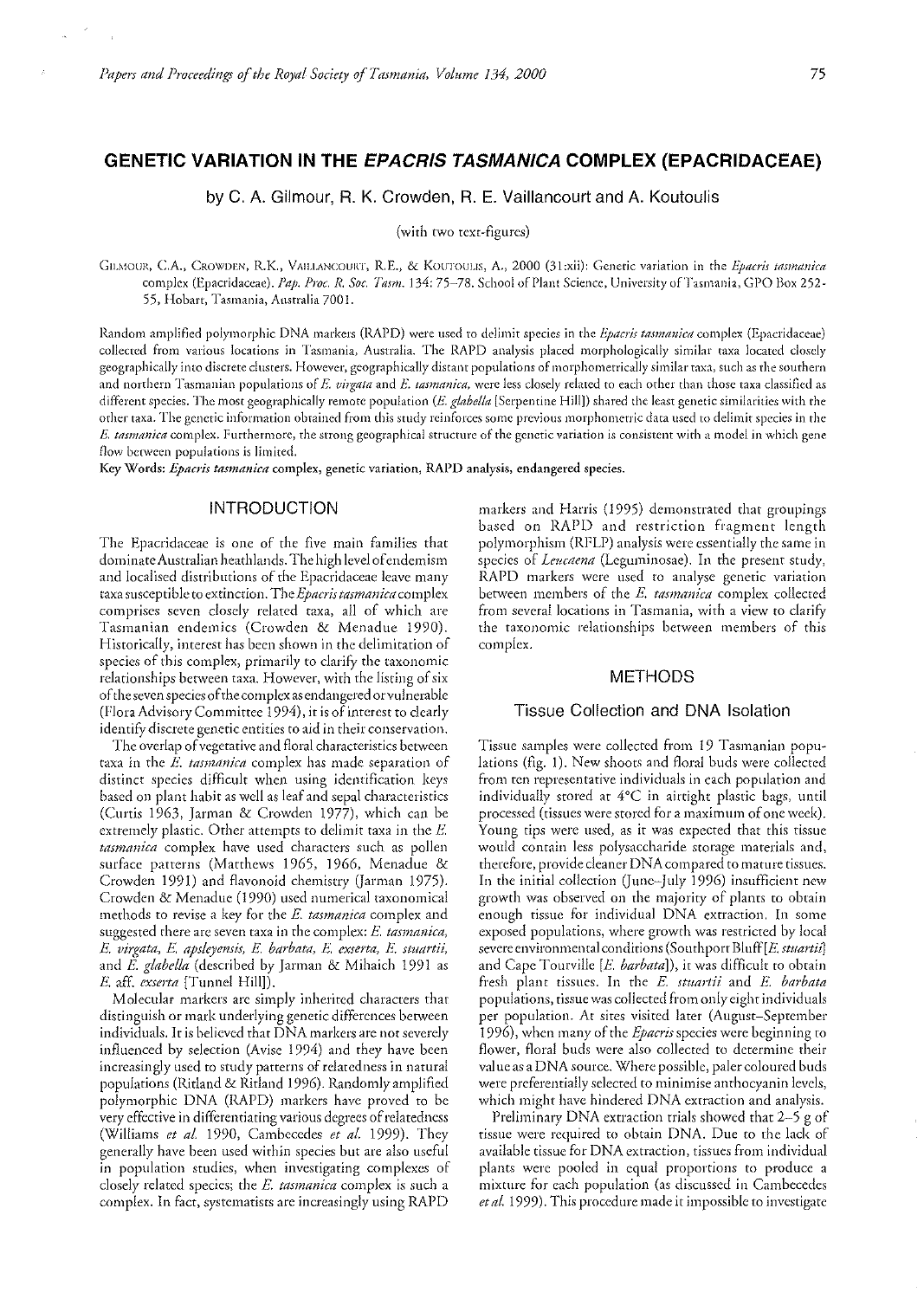

*PIG. 1* - *Collection sites (numbers) and IIAPD groups (letters) for* E. tasmanica *complex populations.* E. virgata *(School Hill/l), Snug "High" [2j, Van Morey lid* [3}, *Southern Outlet* [4}); E. tasmanica *(Hospital Creek* [5), *Buckland /6/, Pmwdise Gorge* [7}, *Lake Leake Rd IS}, "0" Rd* [9}, *Barbers Creel, [1O}, Reynolds Hill ill}, Hardings Falls [I2});* E. virgata *(Old Railway [I3), Scots Hill {J4});* E. stuartii *(.'iouthport Blujl/I5]);* E. glabella *(Serpentine Hill (16/);* E. virgata *(Mt Cameron /17]);* E. barbata *(Cape Tourville [18]);* E. exserta *(Trevallyn Dam /19]). Letters delineate RAPD groups dejined in jigure 2.* 

differences within populations; however, it enabled the efficienr detection of differences among populations. Tissues were dried in McCartney bottles containing desiccator crystals, or frozen in liquid nitrogen and stored below  $-60^{\circ}$ C until DNA extraction, Preliminary extractions using floral buds produced high yields of DNA that possessed a similar amount of polysaccharide contamination to that observed in leaves, Consequently, where floral buds were collected, they were used in conjunction with leaf material. DNA was extracted by the CTAB (cetyltrimethyl ammonium bromide) method of Doyle & Doyle (1990), using 5 g of tissue from each population (0.5 g or 0,625 g from each plant when ten or eight samples were collected per population, respectively), For several samples, particularly where leaf material was the only source of DNA, an additional chloroform-isoamyl alcohol extraction was performed prior to DNA precipitation to remove contaminants, To remove further contaminants, the salt concentration of the solubilised DNA was adjusted to 2,5 M with ammonium acerate, and the solution was placed at  $-20^{\circ}$ C for 5 min. prior to extraction with phenol: chloroform (1: 1), For most samples, the ammonium acetate and phenol:chlorofonn extractions were repeated at least twice, Following the cleaning up procedures, DNA was precipitated in cold ethanol, washed with ethanol, and resuspended in 500 pL of TE buffer to ensure that the different extraction methods did not effect amplification. DNA was quantified using a Hoefer TKO-100 Minifluorometer (Hoefer Scientific Instruments, USA) and diluted in sterile water to 3 ng.pl.<sup>1</sup>.

## RAPD Analysis

Various primer and magnesium ion concentrations for DNA amplification of *E'pacris* species were tested, The best DNA amplification was obtained in polymerase chain reaction (PCR) mixtures (15 µL final volume) containing 1,5 pL Taq polymerase buffer (xl0),oneunitTaq polymerase (Boehringer, Germany), 100 pM of each dNTP, 1.6 mM MgCl<sub>2</sub>, 150  $\mu$ g.mL<sup>-1</sup> BSA, 0.25  $\mu$ M primer and 12 ng genomic DNA (modified from Williams *etal.* 1990). DNA amplification was performed in a Corbett Research Fast Thermal Sequencer (FTS-960) (Corbett Research,Australia) programmed as follows: initial denaturation of 2 min, at 94°C; 35 cycles of 1 min. at 92°C denaturation, 1 min. at 35°C annealing, 2 min. at 72°C extension; and a final extension of 5 min. at  $72^{\circ}$ C. A total of 233 10-base primers from UBC (University of British Columbia, Canada) and Operon (Operon Technologies, USA) were screened on the Lake Leake DNA samples (the most abundant sample of DNA). Only 18 of these primers were used in the final analysis, as they produced reproducible products (see Results),

Amplified PCR products were separated using a 1.4% (w/v) agarose gel in TBE buffer containing  $0.5 \text{ µg.mL}^{-1}$ ethidium bromide. RAPD bands were visualised on an UV transilluminator and photographed using positive/negative polaroid film (Polaroid 665, USA). All polymorphic bands between 517 and 2645 base pairs were scored, while monomorphic bands were not scored, Each sample was scored manually for band presence (1) or absence (0) and data were recorded in the form of a binary matrix. A similarity matrix was generated using the Simple Matching Coefficient Function of NTSYS-pc (numerical taxonomy system of multivariate statistical programs for PC) (Rohlf 1993). The similarity matrix was used to generate an UPGMA (unwcighted pair-group method with arithmetic mean) dendrogram using the SAHN (sequential agglomerative hierarchical non-overlapping) cluster analysis and UPGMA programs in NTSYS-pc (Rohlf 1993).

## RESULTS

Of the 233 arbitrary primers screened, 175 produced amplification of the *Epacris* DNA fragments to varying degrees. However, only 54 of these 175 primers produced RAPD amplification products which were clearly defined and had minimal background smearing, Due to reproducibility problems encountered with some primers, only 18 of the 54 primers were used in the final analysis (UBC 4, 11, 25, 31, 60, 64, 76, 83, 93, 249 and Operon D10, D13, F06, F07, F14, F20, M05, M18). These 18 primers produced 57 scorable polymorphic bands that were used to generate the similarity matrix and UPGMA dendrogram (fig. 2).

The UPGMA dendrogram demonstrates that populations in close geographic proximity formed tight clusters. The groupings do not correspond well to the previous described species, with the two more widespread species split geographically, with all the southeastern Tasmanian populations being grouped together, regardless of species, and geographically distinct populations of the same species from this region becoming more and more distinct. The *E virgata* populations were divided into three groups, broadly corresponding to geography (figs 1, 2), All populations that were sampled and described by Crowden & Menadue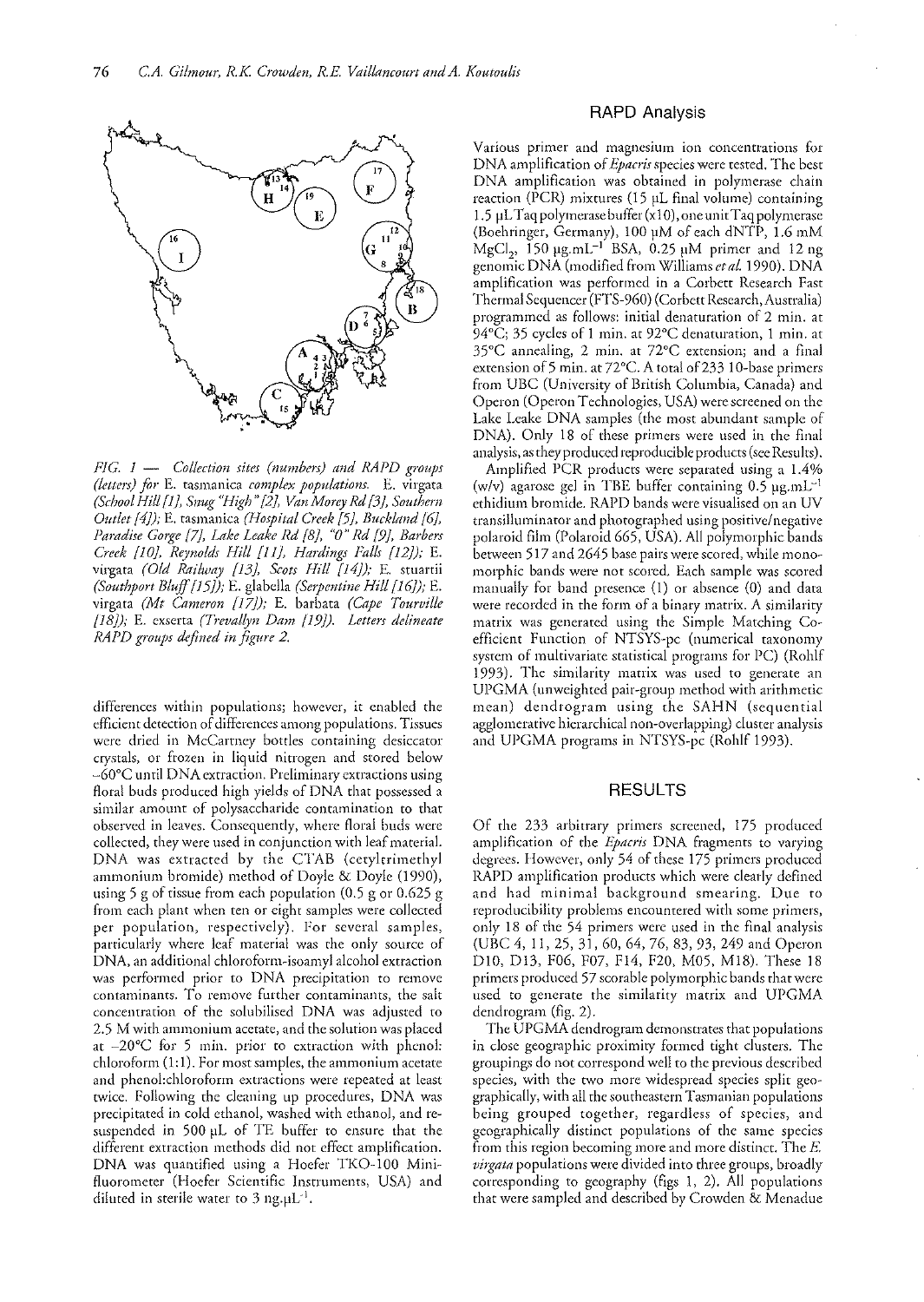

FIG. 2 — UPMGA dendrogram based on RAPD data obtained from populations of the E. tasmanica complex. Numbers in parentheses refer to the collection sites (fig. 1), while letters in bold refer to RAPD groups.

(1990) as southern E. virgata were tightly clustered, suggesting a close genetic relationship between these populations (Group A). The two northern E. virgata populations (Scots Hill and Old Railway) also clustered together (Group H). Populations described as E. tasmanica formed two discrete clusters (Groups D and G) separated by E. exserta (Trevallyn Dam) (Group E) and a putative disjunct population of E. virgata (Mt Cameron) (Group F) (see Discussion). The two E. tasmanica clusters do correspond broadly to geography, with populations within each group encompassing approximately 30 km, while approximately 100 km separated the groups.

The dendrogram suggests that the E. glabella population (Group I) is an outgroup to the entire  $E$ . tasmanica complex. However, several primers gave no amplification in the  $E$ . glabella DNA. Consequently, data were lacking for several reactions, which may have biased the analysis. Interestingly, the positioning of E. glabella on the dendrogram does correspond to geography. E. glabella occurs in the far northwest of Tasmania, with its closest geographic neighbours being the northern E. virgata populations at Scots Hill and Old Railway (Group H).

## **DISCUSSION**

The genetic data generated by RAPD markers have reinforced some of the taxonomic conclusions generated through the morphometric analyses of the Epacris tasmanica complex by Crowden & Menadue (1990). The formation of distinct clusters, representing both the same species and similar geographic locations of the populations, suggests a relationship between the geographical location of the population and genetic distances between populations. The overall small differences in genetic similarities between clusters, suggests a close relationship between all members of the E. tasmanica complex.

Interestingly, not all RAPD results correspond to the morphometric data of Crowden & Menadue (1990). Although morphometrically similar, there is substantial genetic differentiation between the southern (Group A) and northern (Group H) E. virgata populations. According to Crowden & Menadue (1990), the northern E. virgata population flower measurements are at the smaller end of the E. virgata range but are otherwise indistinguishable from the southern E. virgata population. The data, therefore, support a model in which gene flow between populations is limited and local differentiation has occurred. Interestingly, the E. virgata population at Mt Cameron shows considerable genetic differentiation from both the southern and northern E. virgata populations. Crowden & Menadue (1990) tentatively regarded this taxon (originally lodged in the Tasmanian herbarium as E. aff. exserta [Mt Cameron]) as an outrider population of E. virgata, based on overall habit and appearance. The data in this study add credence to the argument that the E. virgata population at Mt Cameron is a well-differentiated population (Crowden & Menadue 1990). Clearly, the E. virgata populations at Mt Cameron and at other Tasmanian sites not sampled in this study (e.g. Murdunna and Hospital Creek) require further investigation to determine their genetic relationship within the complex.

Crowden & Menadue (1990) suggested that, due to flower type and other shared morphological characteristics, E. stuartii and E. glabella are more closely related to *E. virgata* (both southern and northern populations) than E. tasmanica. However, the RAPD data suggest that E. glabella (Group I) and the northern E. virgata populations (Group H) are not closely related to the southern E. virgata (Group A) and E. stuartii (Group C) populations. Furthermore, researchers have suggested that E. barbata is more closely related to E. tasmanica than E. virgata (Menadue & Crowden 1991); however, the RAPD data presented in the present study cannot address this issue. Unfortunately, RAPD data are lacking for the newly described E. aspleyensis, so it is not possible to determine its genetic relationship to the other members of the E. tasmanica complex.